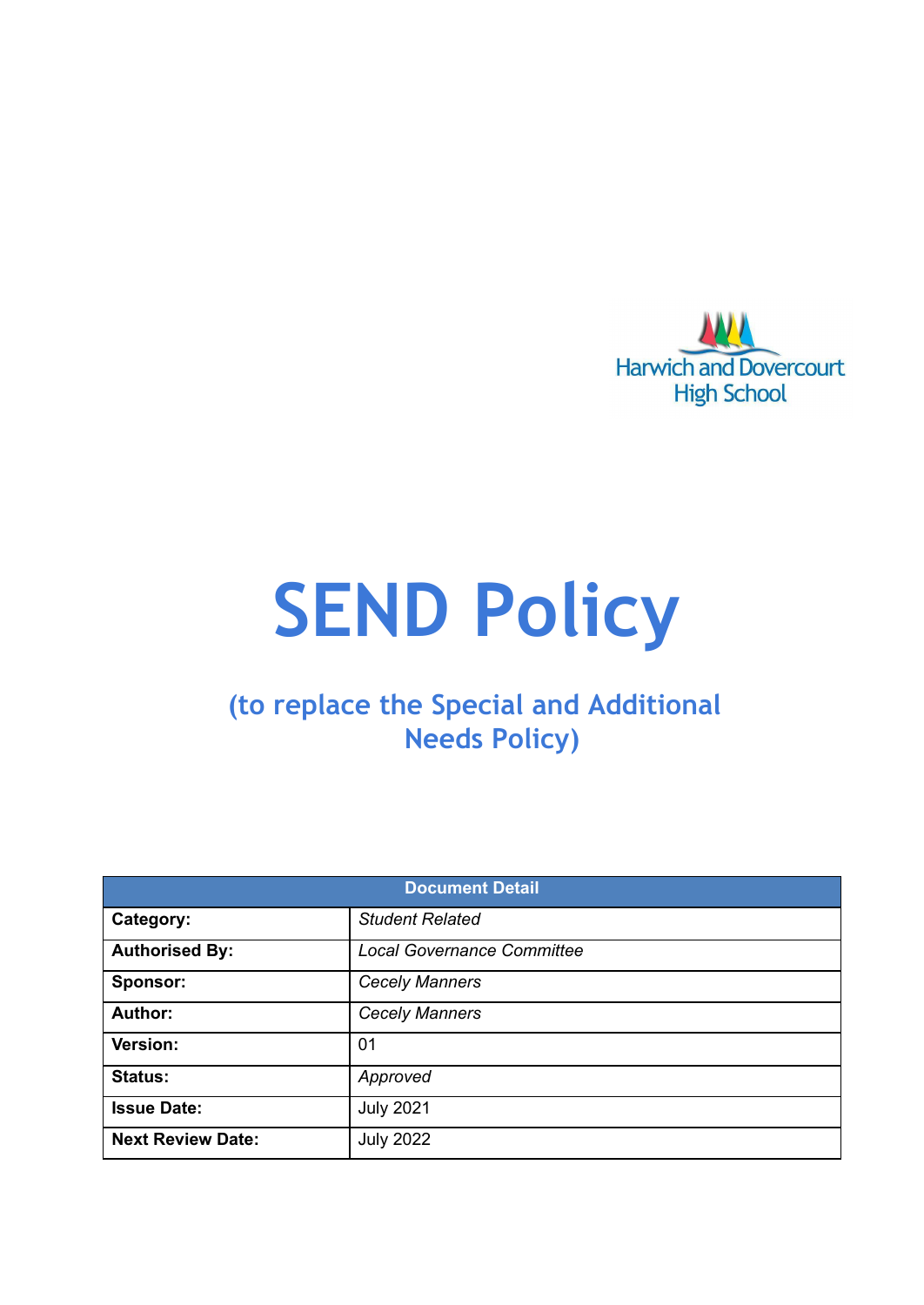#### **Ownership and Control**

#### **History**

| <b>Version</b> | 'Author                  | <b>Dated</b>     | <b>Status</b> | <b>Details</b>                |
|----------------|--------------------------|------------------|---------------|-------------------------------|
| -01            | Cecely<br><b>Manners</b> | <b>July 2020</b> | Approved      | Approved by LGC 2 July 2020   |
| -01            | Cecely<br><b>Manners</b> | June 2021        | Approved      | Approved by LGC 5th July 2021 |

#### **Intended Audience**

| <b>Intended Audience</b> | <b>Intended Method of Distribution</b> |
|--------------------------|----------------------------------------|
| All staff                | Shared Google Drive                    |
| Governors                | I Sigma Intranet                       |
| Parents                  | Website                                |

#### **AMENDMENT TRACKER**

#### **Summary of all changes being proposed in this policy review:**

None, except for the dates of signature on page 3, and the scheduled date for review at the bottom of page 18.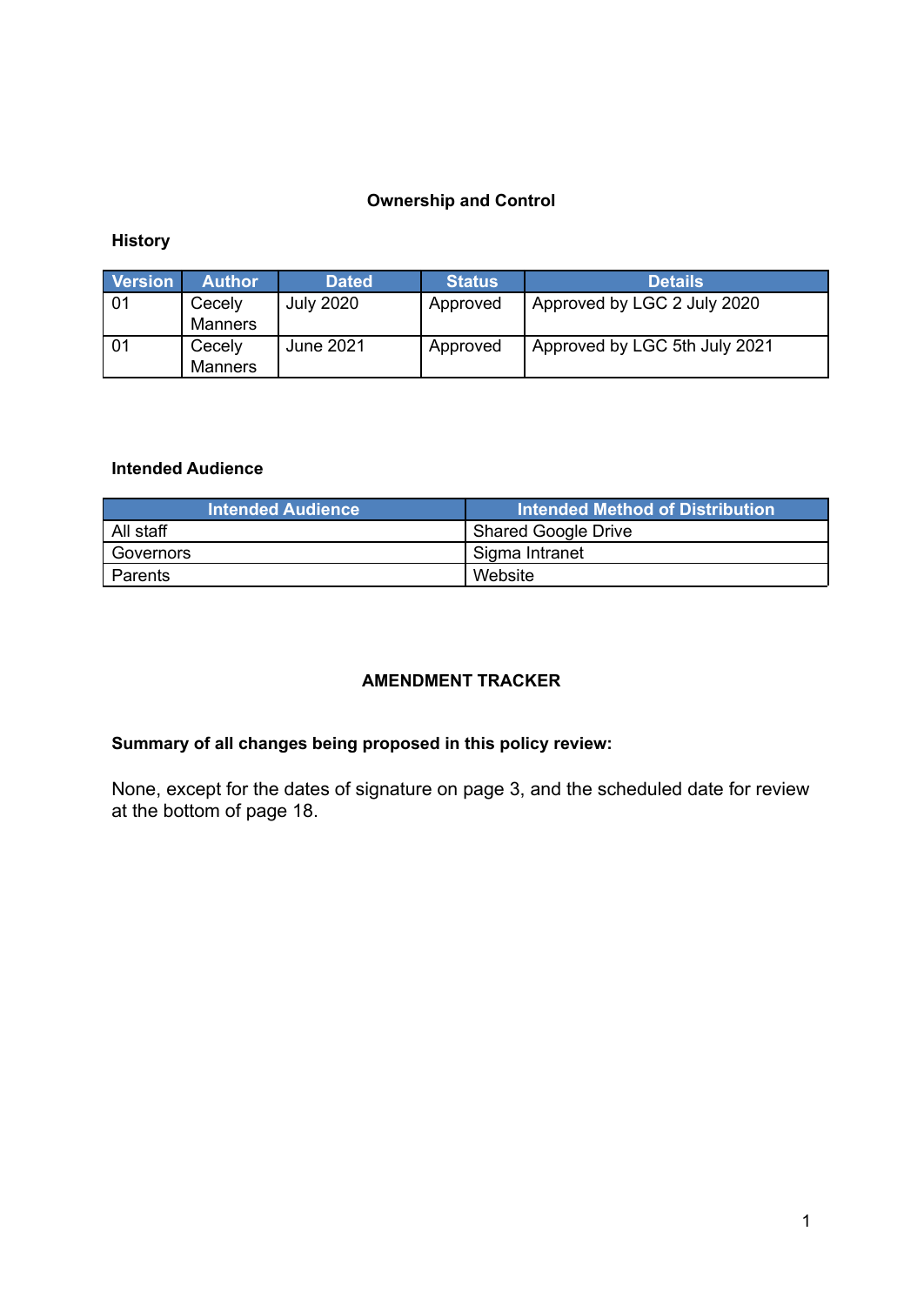## **Contents:**

#### [Statement](#page-2-0) of intent

- 1. Legal [framework](#page-4-0)
- 2. [Identifying](#page-4-1) SEND
- 3. [Definitions](#page-5-0)
- 4. [Objectives](#page-6-0)
- 5. Roles and [responsibilities](#page-6-1)
- 6. Involving pupils and parents in [decision-making](#page-9-0)
- 7. Joint [commissioning,](#page-10-0) planning and delivery
- 8. [Funding](#page-10-1)
- 9. [Local](#page-10-2) Offer
- 10. [Graduated](#page-11-0) approach
- 11. [Assessment](#page-11-1)
- 12. [Training](#page-12-0)
- 13. [Promoting](#page-13-0) mental health and wellbeing
- 14. EHC [plans](#page-13-1)
- 15. [Reviewing](#page-15-0) EHC plans
- 16. [Transferring](#page-15-1) between different phases of education
- 17. Supporting successful preparation for adulthood
- 18. Data and record [keeping](#page-16-0)
- 19. [Confidentiality](#page-17-0)
- 20. Publishing information
- <span id="page-2-0"></span>21. [Monitoring](#page-17-1) and review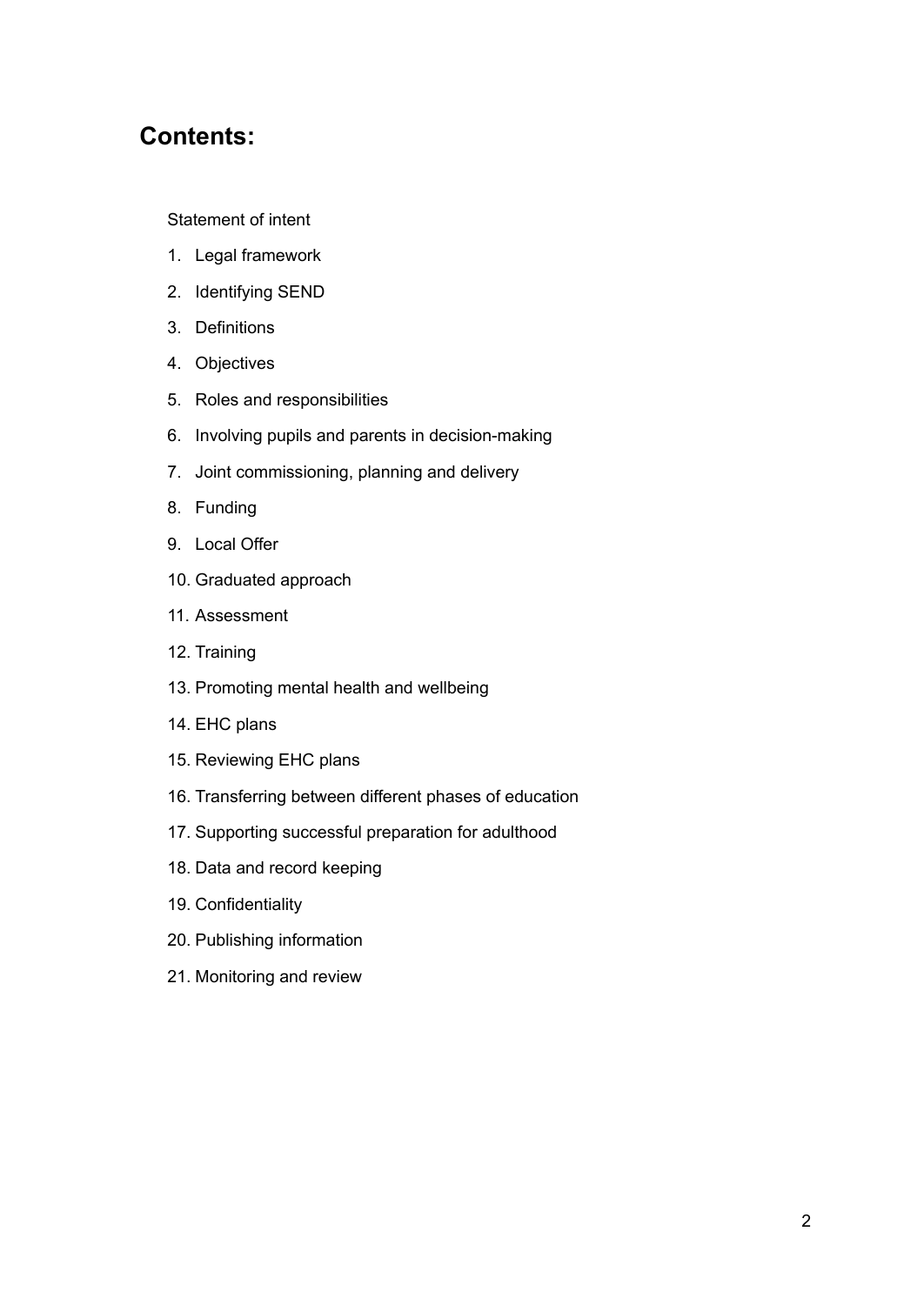## **Statement of intent**

Harwich and Dovercourt High School values all pupils and celebrates diversity of experience, interest and achievement. All pupils need to experience praise, recognition and success, and pupils with SEND have equal entitlement to this.

This policy outlines the framework for the school to meet its duty, obligation and principal equality values to provide a high-quality education to all of its pupils, including pupils with SEND, and to do everything it can to meet the needs of pupils with SEND.

Through successful implementation of this policy, the school aims to:

- Eliminate discrimination.
- Promote equal opportunities.
- Foster good relationships between pupils with SEND and pupils without SEND.

The school will work with the LA, or equivalent, within the following principles, which underpin this policy:

- The involvement of children, parents and young people in decision-making
- The identification of children and young people's needs
- Collaboration between education, health and social care services to provide support
- High quality provision to meet the needs of children and young people with SEND
- Greater choice and control for young people and parents over their support
- Successful preparation for adulthood, including independent living and employment

Signed by:

Headteacher Date:

5th July 2021

Notait

Chair of governors Date: 5th July 2021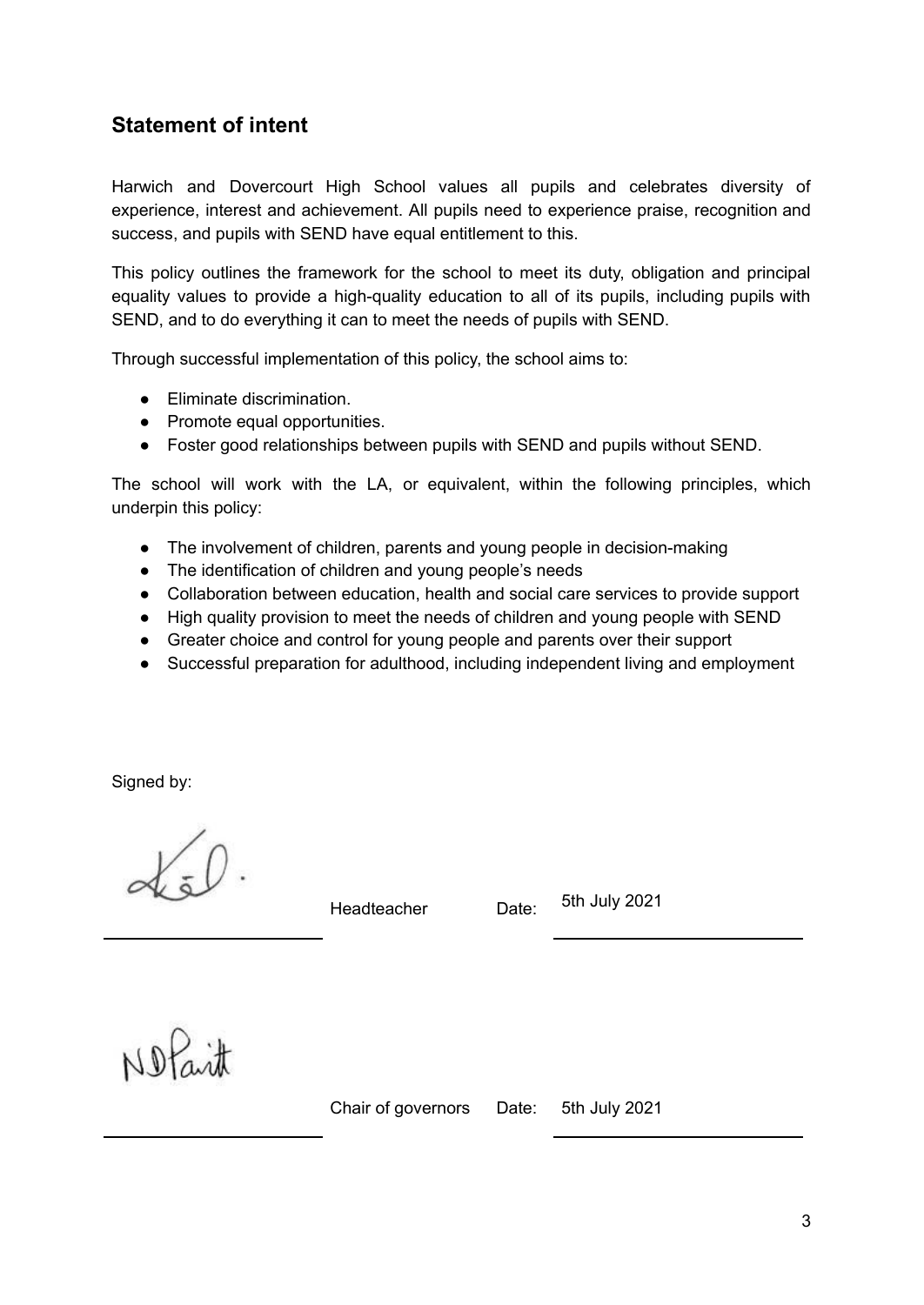## <span id="page-4-0"></span>**1. Legal framework**

- 1.1. This policy has due regard to all relevant legislation including, but not limited to, the following:
	- Children and Families Act 2014
	- Health and Social Care Act 2012
	- Equality Act 2010
	- Equality Act 2010 (Disability) Regulations 2010
	- Education Act 1996
	- Education Act 2002
	- Mental Capacity Act 2005
	- Children Act 1989
	- Special Educational Needs and Disability (Amendment) Regulations 2015
	- Special Educational Needs (Personal Budgets) Regulations 2014
	- Special Educational Needs and Disability (Detained Persons) Regulations 2015
	- Local Government Act 1974
	- Disabled Persons (Services, Consultation and Representation) Act 1986
	- Data Protection Act 2018
	- The General Data Protection Regulation 2018
- 1.2. This policy has due regard to statutory and non-statutory guidance, including, but not limited to, the following:
	- DfE (2015) 'Special educational needs and disability code of practice: 0 to 25 years'
	- DfE (2017) 'Supporting pupils at school with medical conditions'
	- DfE (2018) 'Keeping children safe in education'
	- DfE (2018) 'Working together to safeguard children'
	- DfE (2018) 'Mental health and wellbeing provision in schools'
	- DfE (2015) 'School admissions code'

## <span id="page-4-1"></span>**2. Identifying SEND**

- 2.1. The school has a clear approach to identifying and responding to SEND. We recognise that early identification and effective provision improves long-term outcomes for the pupils.
- 2.2. With the support of the SLT, classroom teachers will conduct regular progress assessments for all pupils, with the aim of identifying pupils who are making less than expected progress.
- 2.3. Progress will be characterised using the following stipulations:
	- Progress is significantly slower than the class average, from the same baseline
	- Progress does not match or better the pupil's previous rate of progress
	- Progress fails to close the attainment gap within the class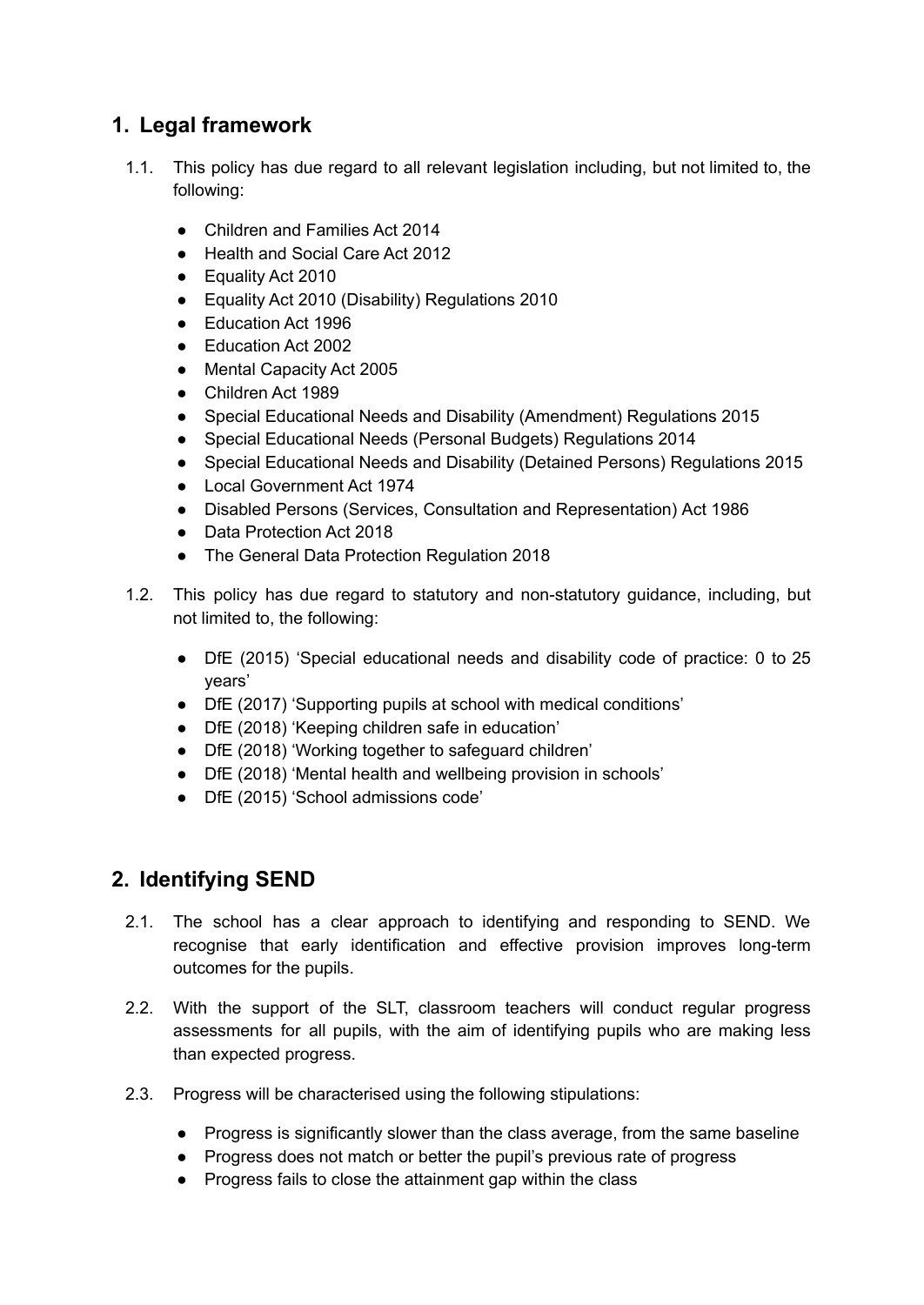• The attainment gap is widened by the plateauing of progress

## <span id="page-5-0"></span>**3. Definitions**

- 3.1. For this policy, a pupil is defined as having SEND if they have a:
	- Significantly greater difficulty in learning than most others of the same age.
	- Disability or health condition that prevents or hinders them from making use of educational facilities used by peers of the same age in mainstream schools or mainstream post-16 institutions.
- 3.2. Under the Equality Act 2010, a disability is a physical or mental impairment which has a long-term and substantial adverse effect on a person's ability to carry out normal day-to-day activities.
- 3.3. The school reviews how well equipped we are to provide support across the following areas through our provision map:
	- Communication and interaction
	- Cognition and learning
	- Social, emotional and mental health difficulties
	- Sensory and physical needs

#### **Communication and interaction**

- 3.4. Pupils with speech, language and communication needs (SLCN) have difficulty in communicating with others, often because they have difficulty saying what they want, they cannot understand what is being said to them, or they do not understand or use social rules of communication.
- 3.5. The school recognises that:
	- Pupils with Autism Spectrum Disorder (ASD), including Asperger's Syndrome and Autism, can have particular difficulties with social interaction.
	- The profile for every pupil with SLCN is different and their needs may change over time. They may have difficulty with one, some, or all the different aspects of speech, language or social communication at different times of their lives.
- 3.6. The SENCO will work with pupils, parents and language and communication experts (where necessary) to ensure pupils with communication and interaction difficulties reach their potential.

#### **Cognition and learning**

- 3.7. Pupils with learning difficulties may require additional support beyond the classroom.
- 3.8. The school understands that learning difficulties cover a wide range of needs, such as moderate learning difficulties (MLD), severe learning difficulties (SLD) and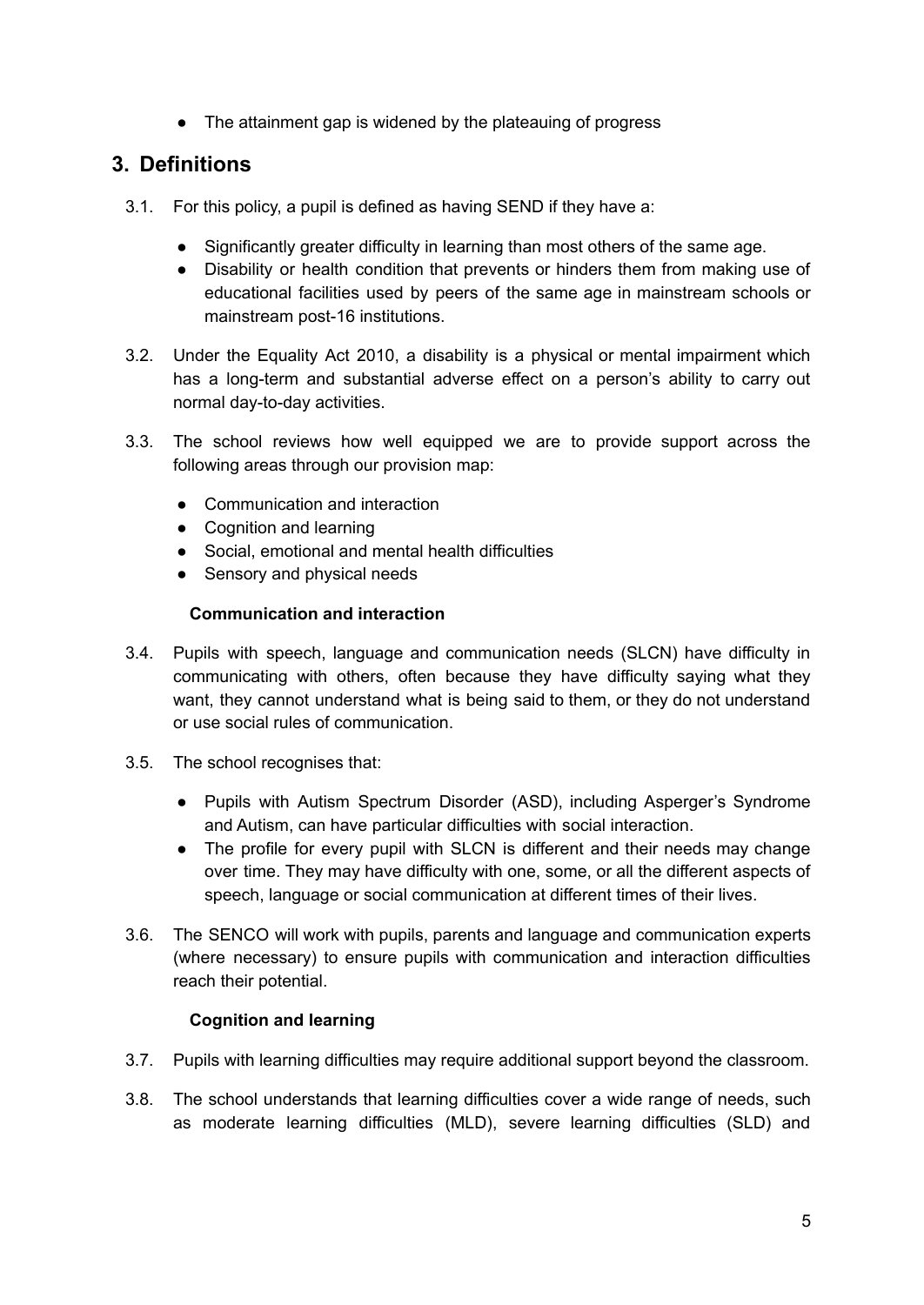profound and multiple learning difficulties (PMLD). The SENCO will ensure that any provision offered will be suitable to the needs of the pupil.

3.9. Specific learning difficulties (SpLD), affect one or more specific aspects of learning. This encompasses a range of conditions such as dyslexia, dyscalculia and dyspraxia.

#### **Social, emotional and mental health difficulties**

- 3.10. Pupils may experience a wide range of social and emotional difficulties that manifest themselves in many ways, including becoming withdrawn or isolated, or displaying challenging, disruptive and disturbing behaviour.
- 3.11. The school recognises that these behaviours may reflect underlying mental health difficulties such as anxiety or depression, and the school will implement a Social, Emotional and Mental Health (SEMH) Policy to support pupils with these difficulties.

#### **Sensory or physical needs**

- 3.12. Impairments that prevent or hinder pupils from using the school facilities, such as vision impairment (VI), do not necessarily have SEND. The school will ensure staff understand that:
	- Some conditions can be age-related and can fluctuate over time.
	- A pupil with a disability is covered by the definition of SEND if they require special educational provision.

## <span id="page-6-0"></span>**4. Objectives**

- 4.1. The school aims to achieve the core aims of this policy by achieving the following strategic and measurable objectives:
	- To follow the graduated approach outlined in the DfE's 'SEND Code of Practice: 0 to 25 years'.
	- To monitor the progress of all pupils to aid the earliest possible identification of SEND.

#### <span id="page-6-1"></span>**5. Roles and responsibilities**

- 5.1. The Local Governing body will be responsible for:
	- Designating an appropriate member of staff to be the SENCO and having responsibility for coordinating provision for pupils with SEND.
	- Making reasonable adjustments for pupils with disabilities to help alleviate any substantial disadvantage they experience because of their disability.
	- Taking necessary steps to ensure that pupils with disabilities are not discriminated against, harassed or victimised.
	- Preparing the arrangements for the admission of pupils with SEND and the facilities provided to enable access to the school for pupils with disabilities.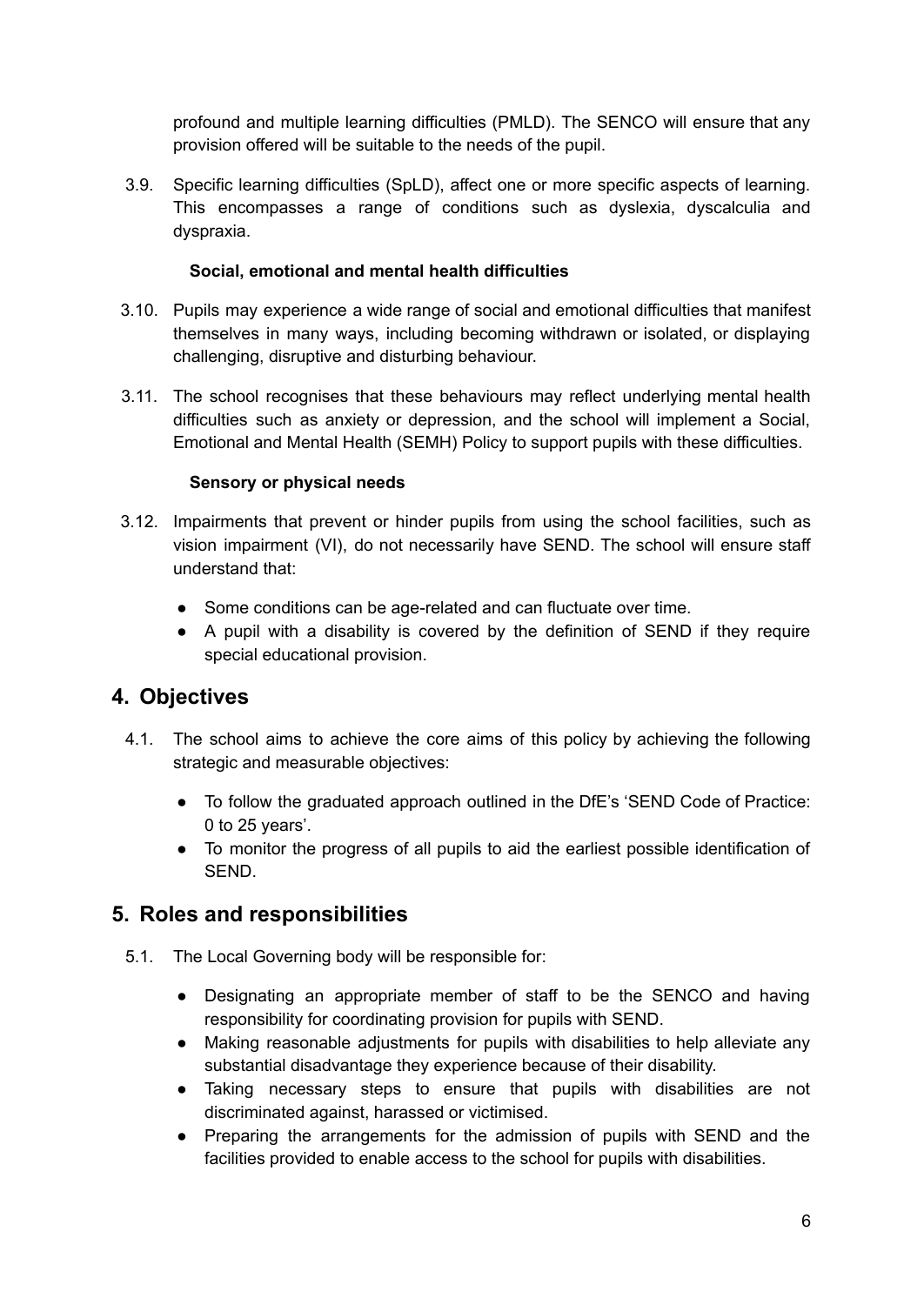- Regularly monitoring the school's policies and procedures, to review their impact on pupils with SEND, including on their mental health and wellbeing.
- Preparing the accessibility plan, showing how the school intends to progressively improve access over time.
- Publishing annual information, setting out the measures and facilities to assist access for pupils with disabilities on the school's website.
- Publishing annual information about the arrangements for the admission of pupils with SEND, the steps taken to prevent pupils being treated less favourably than others, the facilities provided to assist pupils with SEND, and the school's accessibility plan on the school's website.
- Developing complaints procedures which, along with details about appealing to the SEND tribunal, will be made known to parents and pupils.
- Providing suitable, full-time education from the sixth day of a fixed permanent exclusion of a pupil with SEND, in line with their EHC plan.
- Ensuring arrangements are in place to support pupils at school with medical conditions, in line with the school's Medicines and Supporting Pupils with Medical Conditions Policy.
- Appointing an individual governor or sub-committee to oversee the school's arrangements for SEND.
- 5.2. The headteacher will be responsible for:
	- Ensuring that those who are teaching or working with pupils with SEND are aware of their needs and have arrangements in place to meet them.
	- Ensuring that teachers monitor and review pupils' progress during the academic year.
	- Ensuring that the SENCO has sufficient time and resources to carry out their functions.
	- Providing the SENCO with sufficient administrative support and time away from teaching to enable them to fulfil their responsibilities.
	- Regularly and carefully reviewing the quality of teaching for pupils at risk of underachievement, as a core part of the school's performance management arrangements.
	- Ensuring that teachers understand the strategies to identify and support vulnerable pupils.
	- Ensuring that procedures and policies for the day-to-day running of the school do not directly or indirectly discriminate against pupils with SEND.
	- Ensuring that pupils with SEND and their parents are actively supported in contributing to needs assessments, and developing and reviewing EHC plans.
	- Establishing and maintaining a culture of high expectations and including pupils with SEND in all opportunities available to other pupils.
	- Reporting to the governing board on the impact of SEND policies and procedures, including on pupils' mental health and wellbeing.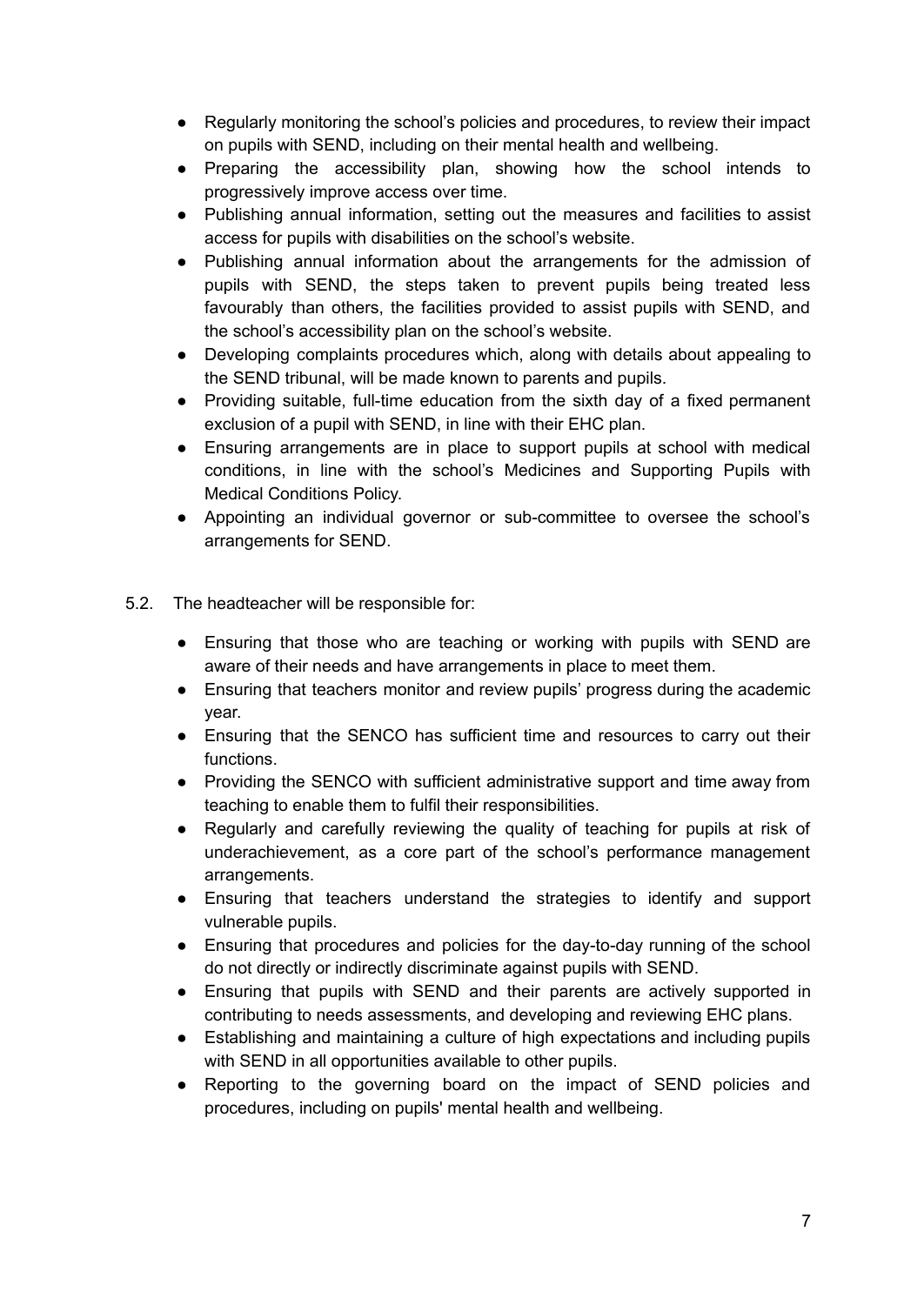- 5.3. The SENCO will be responsible for:
	- Collaborating with the Local Governing body and headteacher, as part of the SLT, to determine the strategic development of the SEND policy and provision in the school.
	- Working with the relevant governors and the headteacher to ensure that the school meets its responsibilities under the Equality Act 2010, regarding reasonable adjustments and access arrangements.
	- The day-to-day operation and implementation of the SEND policy.
	- Preparing the SEND information report and publishing it on the website.
	- Communicating with pupils with SEND and their parents when drawing up policies that affect them.
	- Identifying, assessing and making provision for all pupils with SEND, whether or not they have an EHC plan.
	- Securing the special educational provision called for by a pupil's SEND.
	- Cooperating with the LA during annual EHC plan reviews.
	- Consulting health and social care professionals, pupils and parents to ensure the needs of children with medical conditions are effectively supported.
	- Coordinating the specific provision made to support individual pupils with SEND, including those with EHC plans.
	- Liaising with the relevant, designated teacher where an CiC has SEND.
	- Advising on a graduated approach to providing SEND support.
	- Advising on the deployment of the school's delegated budget and other resources to meet pupils' needs effectively.
	- Ensuring teachers have an established understanding of different types of SEND.
	- Liaising with the parents of pupils with SEND.
	- Liaising with other schools, educational psychologists, health and social care professionals, and independent or voluntary bodies, as required.
	- Being a key point of contact for external agencies, especially the LA and LA support services.
	- Liaising with the potential future providers of education to ensure that pupils and their parents are informed about the options, and a smooth transition is planned.
	- Drawing up a one-page profile of a pupil with SEND.
	- Providing professional guidance to colleagues and working closely with staff members, parents and other agencies, including SEND charities.
	- Being familiar with the provision in the Local Offer and being able to work with professionals who are providing a supporting role to the family.
	- Ensuring, as far as possible, that pupils with SEND take part in activities run by the school, together with those who do not have SEND.
	- Ensuring that the school keeps the records of all pupils with SEND up-to-date.
	- Informing the parents of pupils with SEND, who do not have an EHC plan, that SEND provision is being made.
	- Identifying any patterns in the identification of SEND within the school and comparing these with national data.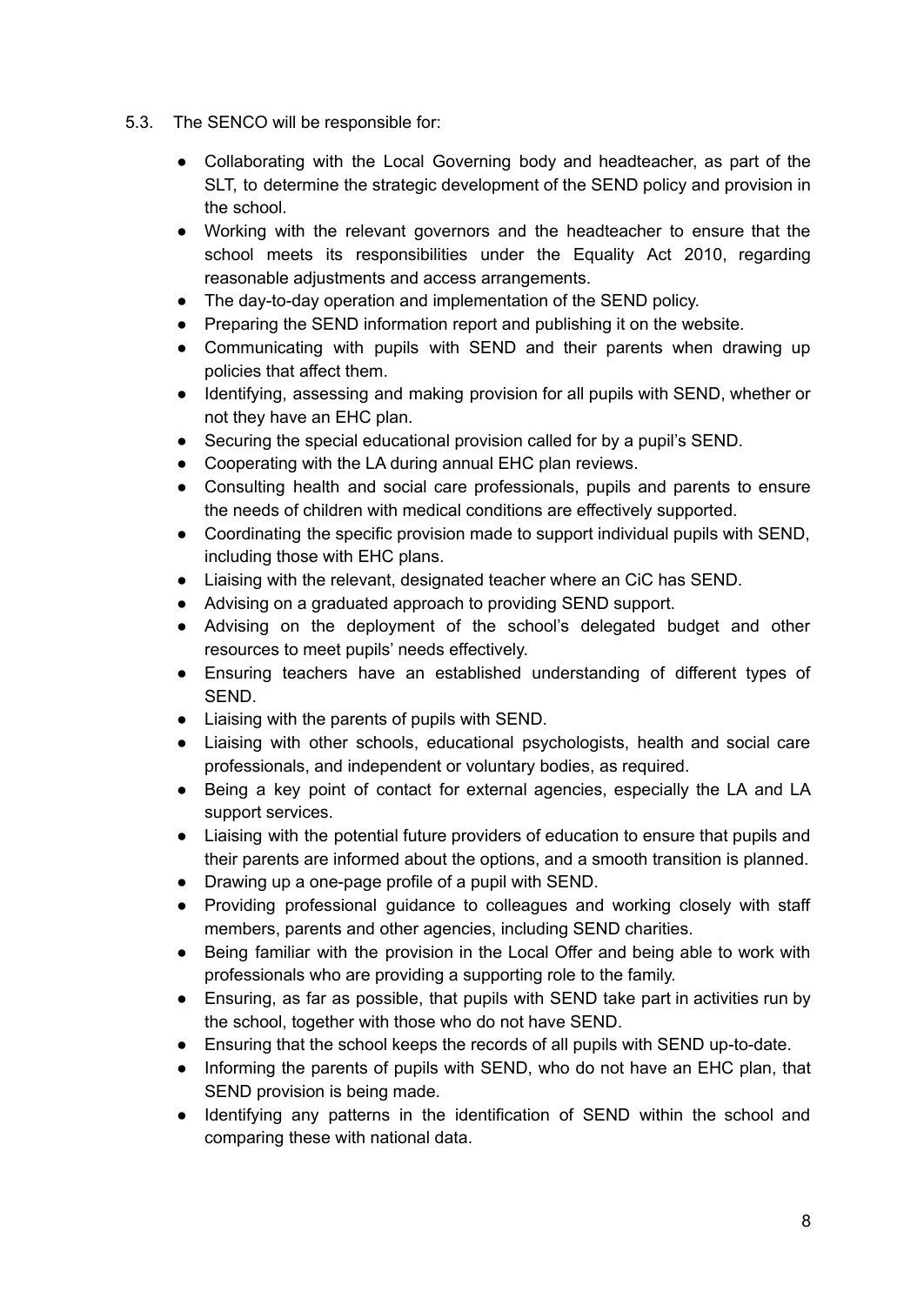- Participating in training and CPD opportunities, some of which emphasise mental health to a greater extent.
- Providing training to relevant class teachers.
- Supporting teachers in the further assessment of a pupil's particular strengths and weaknesses, and advising on effective implementation of support.
- 5.4. Classroom teachers will be responsible for:
	- Planning and reviewing support for pupils with SEND on a graduated basis, in collaboration with parents, the SENCO and, where appropriate, the pupils themselves.
	- Setting high expectations for every pupil and aim to teach them the full curriculum, whatever their prior attainment.
	- Planning lessons to address potential areas of difficulty to ensure that there are no barriers to every pupil achieving.
	- Ensuring every pupil with SEND is able to study the full national curriculum.
	- Being accountable for the progress and development of the pupils in their class.
	- Being aware of the needs, outcomes sought, and support provided to any pupils with SEND they are working with.

## <span id="page-9-0"></span>**6. Involving pupils and parents in decision-making**

- 6.1. Parents of pupils with SEND are encouraged to share their knowledge of their child; the headteacher and SENCO will aim to give them the confidence that their views and contributions are valued and will be acted upon.
- 6.2. Parents will always be formally notified when the school provides their child with SEND support.
- 6.3. Decisions on whether the school will commission added provisions will be discussed thoroughly with the LA, parents and, when appropriate, the pupil involved.
- 6.4. Decisions about education will not unnecessarily disrupt a pupil's education or any health treatment underway.
- 6.5. The planning that the school implements will help parents and pupils with SEND express their needs, wishes and goals, and will:
	- Focus on the pupil as an individual, not allowing their SEND to become a label.
	- Be easy for pupils and their parents to understand by using clear, ordinary language and images, rather than professional jargon.
	- Highlight the pupil's strengths and capabilities.
	- Enable the pupil, and those who know them best, to say what they have done, what they are interested in and what outcomes they are seeking in the future.
	- Tailor support to the needs of the individual.
	- Organise assessments to minimise demands on families.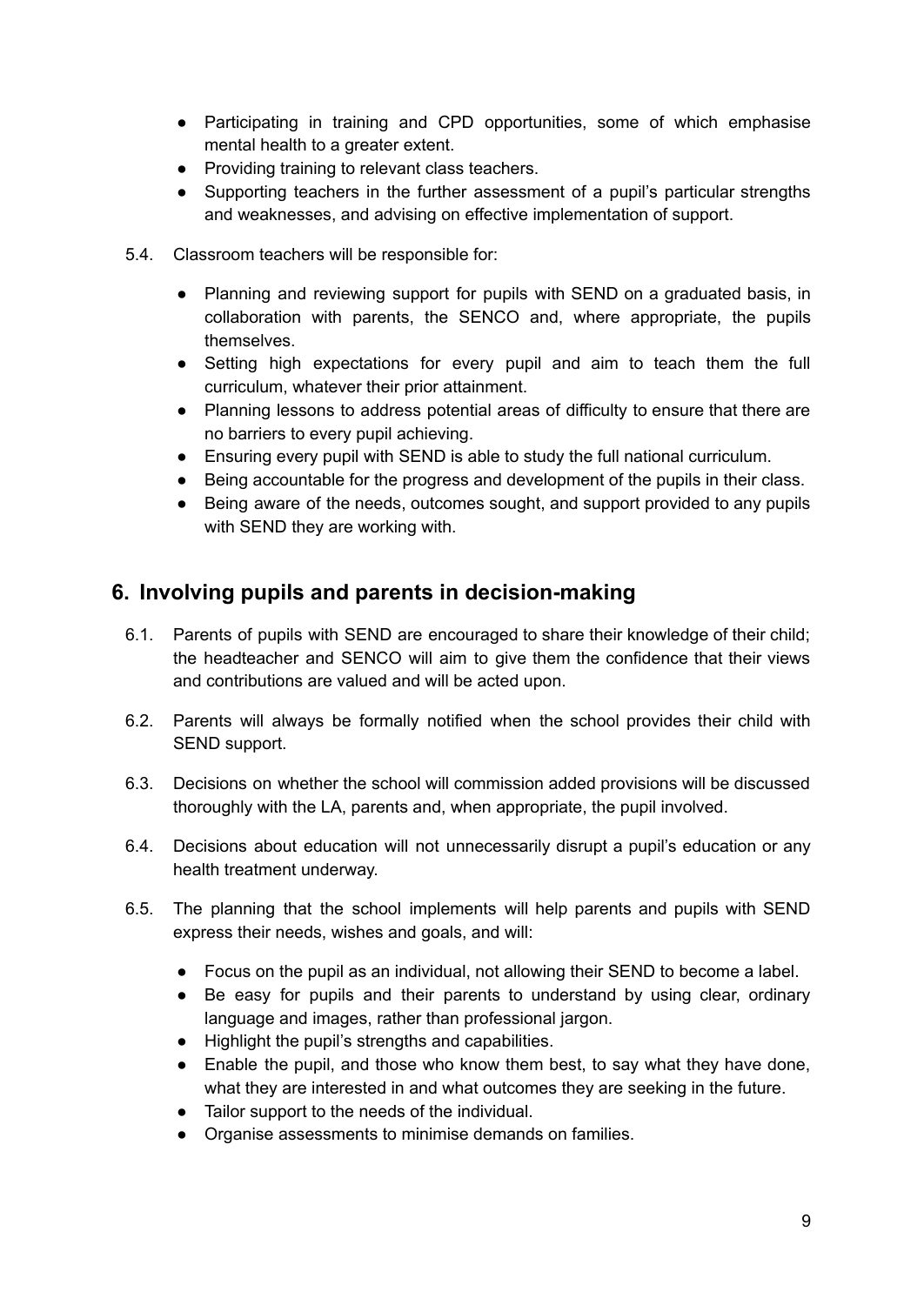- Bring together relevant professionals to discuss and agree together the overall approach.
- 6.6. The class teacher, supported by the SENCO, will meet with pupils, and their parents as required to set clear outcomes, review progress, discuss activities and support, and identify parental responsibilities.

## <span id="page-10-0"></span>**7. Joint commissioning, planning and delivery**

- 7.1. The school is committed to ensuring that pupils with SEND can achieve their ambitions and the best possible educational outcomes, as well as other opportunities, such as securing employment and living as independently as possible.
- 7.2. The school will work closely with local education, health and social care services to ensure pupils get the right support.
- 7.3. The school assists the LA in carrying out their statutory duties under the Children and Families Act 2014, by ensuring that services work together where this promotes children and young people's wellbeing or improves the quality of special educational provision (Section 25 of the Children and Families Act 2014).
- 7.4. The school will plan, deliver and monitor services against how well outcomes have been met, including, but not limited to:
	- Improved educational progress and outcomes for children and young people with SEND.
	- Increasing the identification of pupils with SEND prior to school entry.
- 7.5. Where pupils with SEND also have a medical condition, their provision will be planned and delivered in coordination with the EHC plan.
- 7.6. SEND support will be adapted and/or replaced depending on its effectiveness in achieving the agreed outcomes.

## <span id="page-10-1"></span>**8. Funding**

- 8.1. The school will allocate the appropriate amount of core per-pupil funding and notional SEND budget outlined in the Local Offer for the SEND provision of its pupils.
- 8.2. Personal budgets are allocated from the LA's high needs funding block; the school will continue to make SEND provision from its own budgets, even if a pupil has an EHC plan.

## <span id="page-10-2"></span>**9. Local Offer**

9.1. In developing and reviewing the Local Offer, the school will adopt the following approach: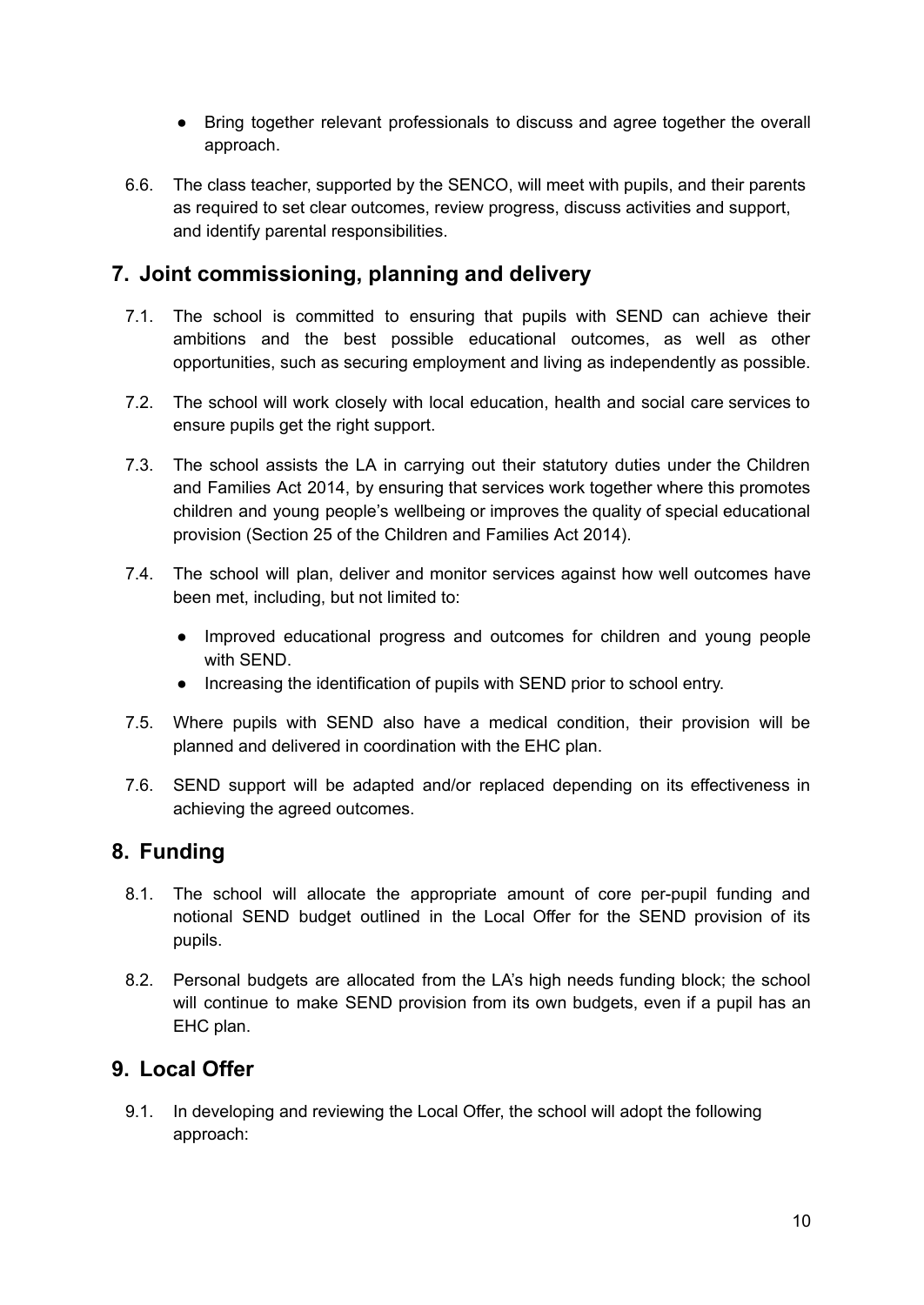- **Collaborative**: The school will work with LAs, parents and pupils in developing and reviewing the Local Offer. The school will also co-operate with those providing services.
- **Accessible**: The published Local Offer will be easy to understand, factual and jargon free. It is structured in a way that relates to pupils' and parents' needs (for example by broad age group or type of special educational provision). It will be well signposted and publicised.
- **Comprehensive**: Parents and pupils will know what support can be expected to be available across education, health and social care from age 0 to 25 and how to access it. The Local Offer will include eligibility criteria for services, where relevant, and make it clear where to go for information, advice and support, as well as how to make complaints about provision or appeal against decisions.
- **Up-to-date**: When parents and pupils access the Local Offer, it is important that the information is up-to-date.

## <span id="page-11-0"></span>**10. Graduated approach**

- 10.1. Once a pupil with SEND has been identified, the school will employ a graduated approach to meet the pupil's needs by:
	- Establishing a clear assessment of the pupil's needs.
	- Planning, with the pupil's parents, the interventions and support to be put in place, as well as the expected impact on progress, development and behaviour, along with a clear date for review.
	- Implementing the interventions, with the support of the SENCO.
	- Reviewing the effectiveness of the interventions, and making any necessary revisions.

#### <span id="page-11-1"></span>**11. Assessment**

- 11.1. The school will, in consultation with the pupil's parents, request a statutory assessment of SEND where the pupil's needs cannot be met through the resources normally available within the school.
- 11.2. Consideration of whether SEND provision is required, and thus an EHC plan, will start with the desired outcomes and the views of the parents and pupil.
- 11.3. The school will meet its duty to respond to any request for information relating to a statutory assessment within six weeks of receipt.
- 11.4. The school will gather advice from relevant professionals about the pupil concerned, including their education, health and care needs, desired outcomes and any special education, health and care provision that may be required to meet their identified needs and achieve desired outcomes.
- 11.5. In tracking the learning and development of pupils with SEND, the school will:
	- Base decisions on the insights of the pupil and their parents.
	- Set pupils challenging targets.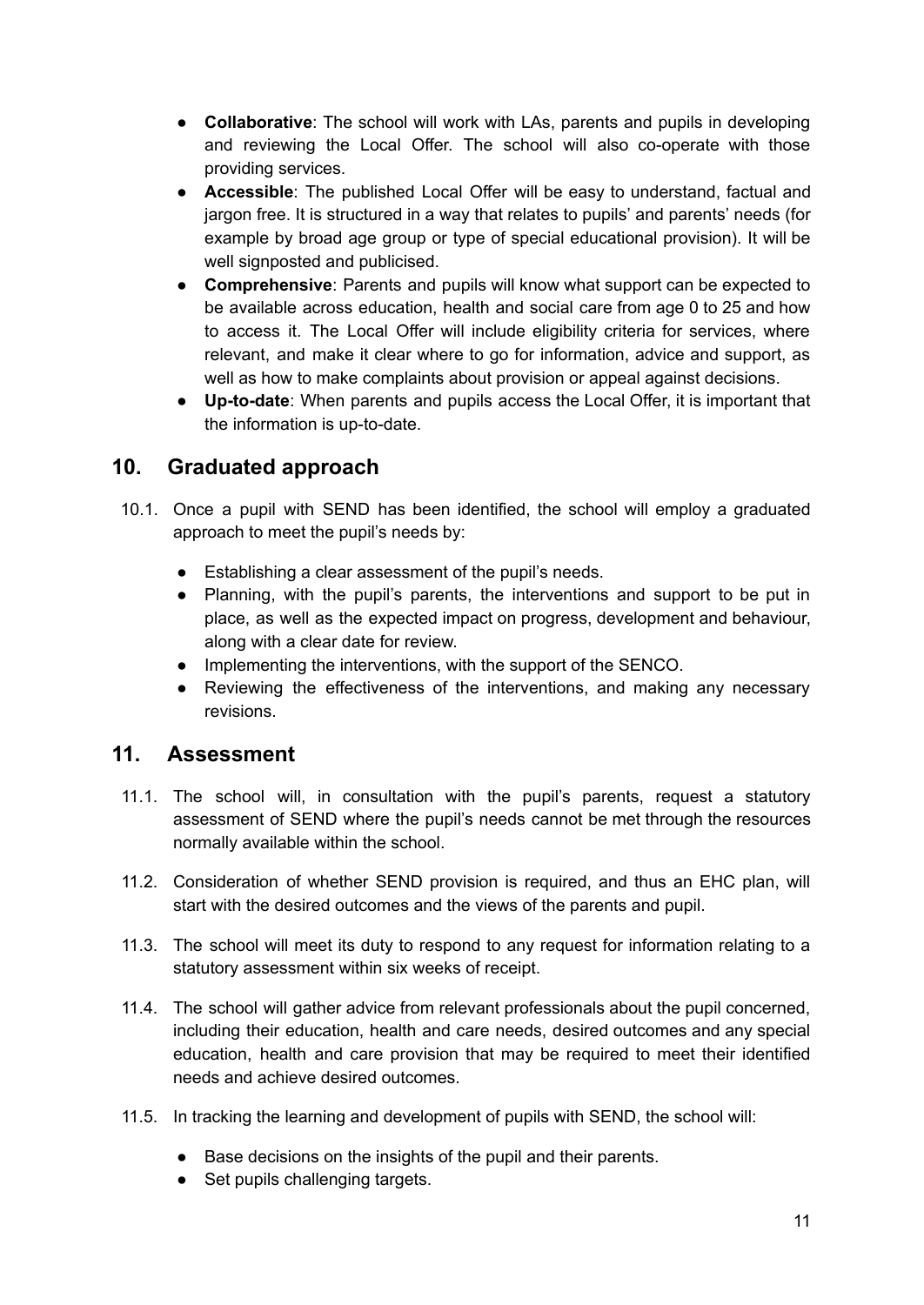- Track their progress towards these goals.
- Review additional or different provisions made for them.
- Promote positive personal and social development outcomes.
- Base approaches on the best possible evidence, and ensure that they are having the required impact on progress.
- 11.6. Detailed assessments will identify the full range of the individual's needs, not just the primary need.
- 11.7. Where possible, pupils' needs will be defined under the 'SEND Code of Practice: 0 to 25 years' broad areas of need:
	- Communication and interaction
	- Cognition and learning
	- Social, emotional and mental health difficulties
	- Sensory and/or physical needs
- 11.8. Where a pupil continually makes little or no progress, or is working substantially below expected levels, the school will consult with parents before involving specialists.

#### <span id="page-12-0"></span>**12. Training**

- 12.1. Relevant staff members will keep up-to-date with any necessary training, which will be provided by the SENCO as well as external agencies, where appropriate.
- 12.2. Training will cover both the mental and physical needs of pupils with SEND.
- 12.3. The training offered will be delivered to ensure equality, diversity, understanding and tolerance.
- 12.4. Mental health will be a key consideration for all training that the SENCO participates in, along with any training that staff are given.
- 12.5. During staff induction, all staff will receive SEND training.
- 12.6. Training will cover the following:
	- Identifying SEND in pupils
	- Liaising with the school's SENCO
	- Implementing support measures
	- Monitoring the success of those support measures
	- De-escalation techniques
	- How to develop lessons so they are engaging for pupils with varying forms of **SEND**
	- Reasonable adiustments
	- How to help with emotional development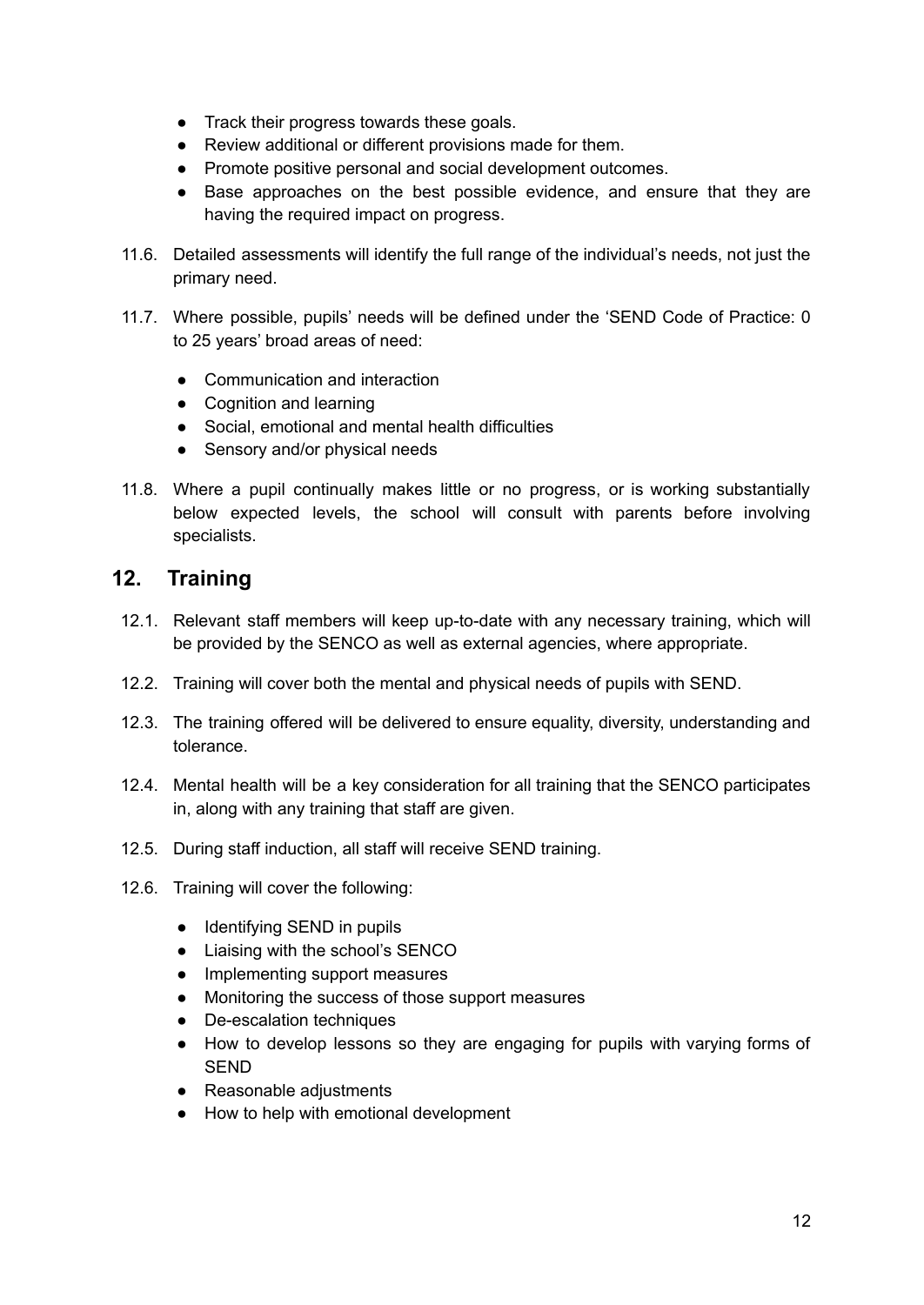## <span id="page-13-0"></span>**13. Promoting mental health and wellbeing**

- 13.1. The school will implement a Social, Emotional and Mental Health Policy.
- 13.2. The curriculum for PSHE will focus on promoting pupils' resilience, confidence and ability to learn.
- 13.3. Positive classroom management and working in small groups will be implemented to promote positive behaviour, social development and high self-esteem.
- 13.4. A child psychologist will be available, from the LA, where a pupil requires such services.
- 13.5. Where appropriate, the school will support parents in the management and development of their child.
- 13.6. When in-school intervention is not appropriate, referrals and commissioning will be used instead. The school will continue to support the pupil as best it can.
- 13.7. For pupils with more complex problems, additional in-school support will include:
	- Supporting the pupil's teacher, to help them manage the pupil's behaviour.
	- Additional educational one-to-one support for the pupil.
	- One-to-one therapeutic work with the pupil, delivered by mental health specialists.
	- An IHP. All schools must comply with the statutory duty of caring for pupils with medical needs.
	- Family support and/or therapy, upon the recommendation of mental health professionals.
- 13.8. The school will also consider whether disruptive behaviour is a manifestation of SEMH needs.
- 13.9. The school will focus on work that helps to build self-esteem and self-discipline with the aim of addressing disruptive behaviour.

#### <span id="page-13-1"></span>**14. EHC plans**

- 14.1. The school will fully cooperate with the LA when research about the pupil is being conducted.
- 14.2. The school will provide the LA with any information or evidence needed.
- 14.3. All relevant teachers will be involved in contributing information to the LA.
- 14.4. If the school decides to implement an EHC plan, the parents and the pupil will be informed, including the reasons for this decision.
- 14.5. The school will meet its duty to provide parents or the individual pupil with 15 calendar days to consider and provide views on a draft EHC plan.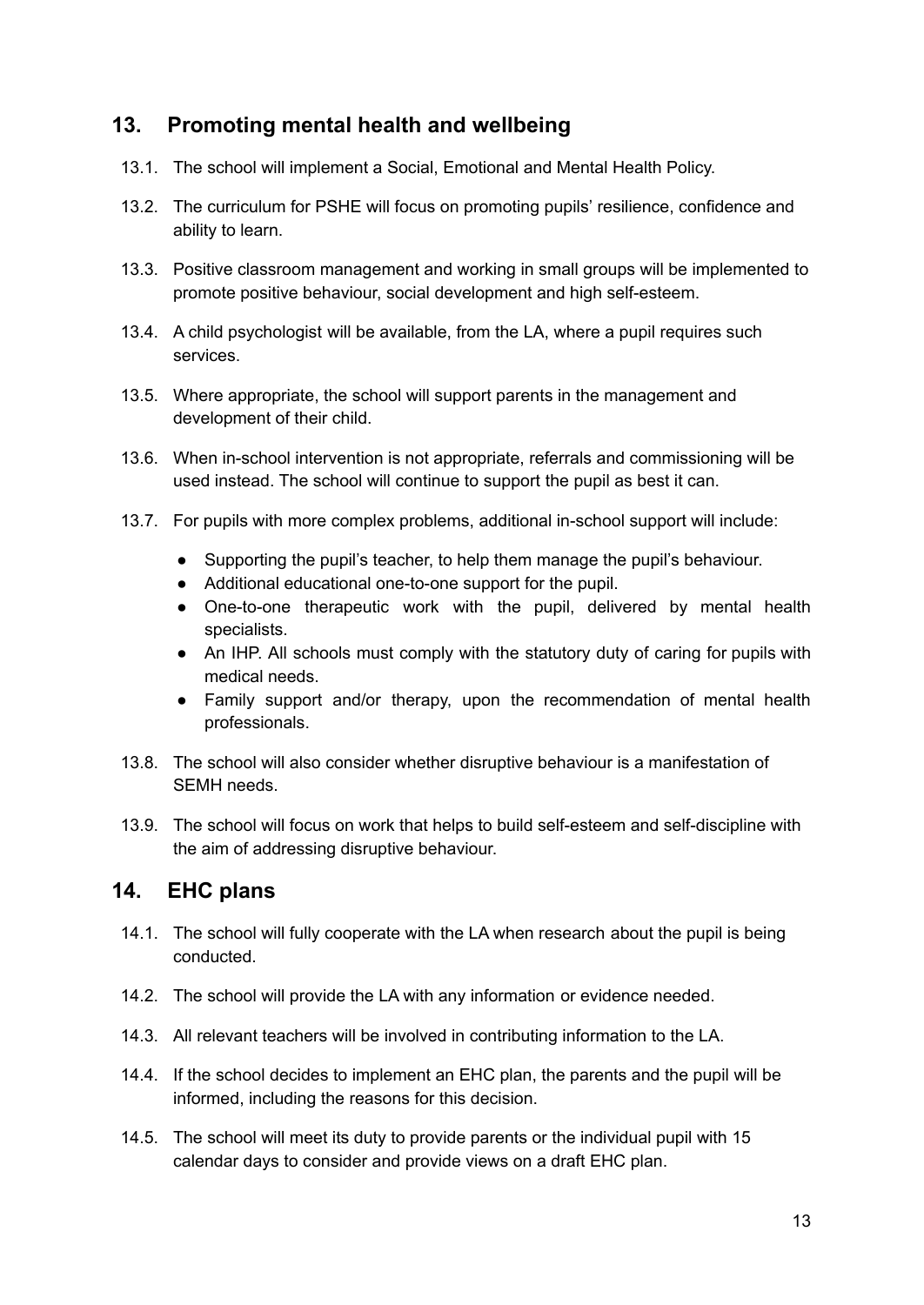- 14.6. If the decision is taken not to issue an EHC plan, the school will consider and implement the recommendations of feedback from the LA regarding how the pupil's outcomes can be met through the school's existing provision.
- 14.7. If the LA decides not to issue an EHC plan, the parents of the pupil, or the pupil themselves, will be informed within a maximum of 16 weeks from the initial request of an EHC assessment.
- 14.8. The school will ensure that all those teaching or working with a pupil named in an EHC plan are aware of the pupil's needs and that arrangements are in place to meet them.
- 14.9. All reasonable provisions will be taken by the school to provide a high standard of education.
- 14.10. Staff will be briefed about any potential problems and a procedure will be put into place to deal with certain situations.
- 14.11. The school will specify the outcomes sought for a pupil in terms of specific, measurable, achievable, realistic and time scaled (SMART) outcomes.
- 14.12. The school will ensure that each pupil's EHC plan includes the statutory sections outlined in the 'SEND Code of Practice: 0 to 25 years', labelled separately from one another.
- 14.13. If a pupil's needs significantly change, the school will request a re-assessment of an EHC plan at least six months after an initial assessment.
	- Thereafter, the Local Governing body or headteacher will request the LA to conduct a re-assessment of a pupil whenever they feel it is necessary.
	- Following the re-assessment, a final EHC plan will be issued within 14 weeks from the request being made.
- 14.14. The school will ensure that any EHC plan information is kept confidential and on a need-to-know basis.
- 14.15. Information regarding a pupil's EHC plan will only be shared with other educational institutions if the pupil is transferring there, for the institute to develop an individual learning plan.
- 14.16. The school will take steps to ensure that pupils and parents are actively supported in developing and reviewing EHC plans.
- 14.17. Where necessary, the school will provide support from an advocate to ensure the pupil's views are heard and acknowledged.
- 14.18. The school will ensure that parents are consistently kept involved throughout the implementation of an EHC plan.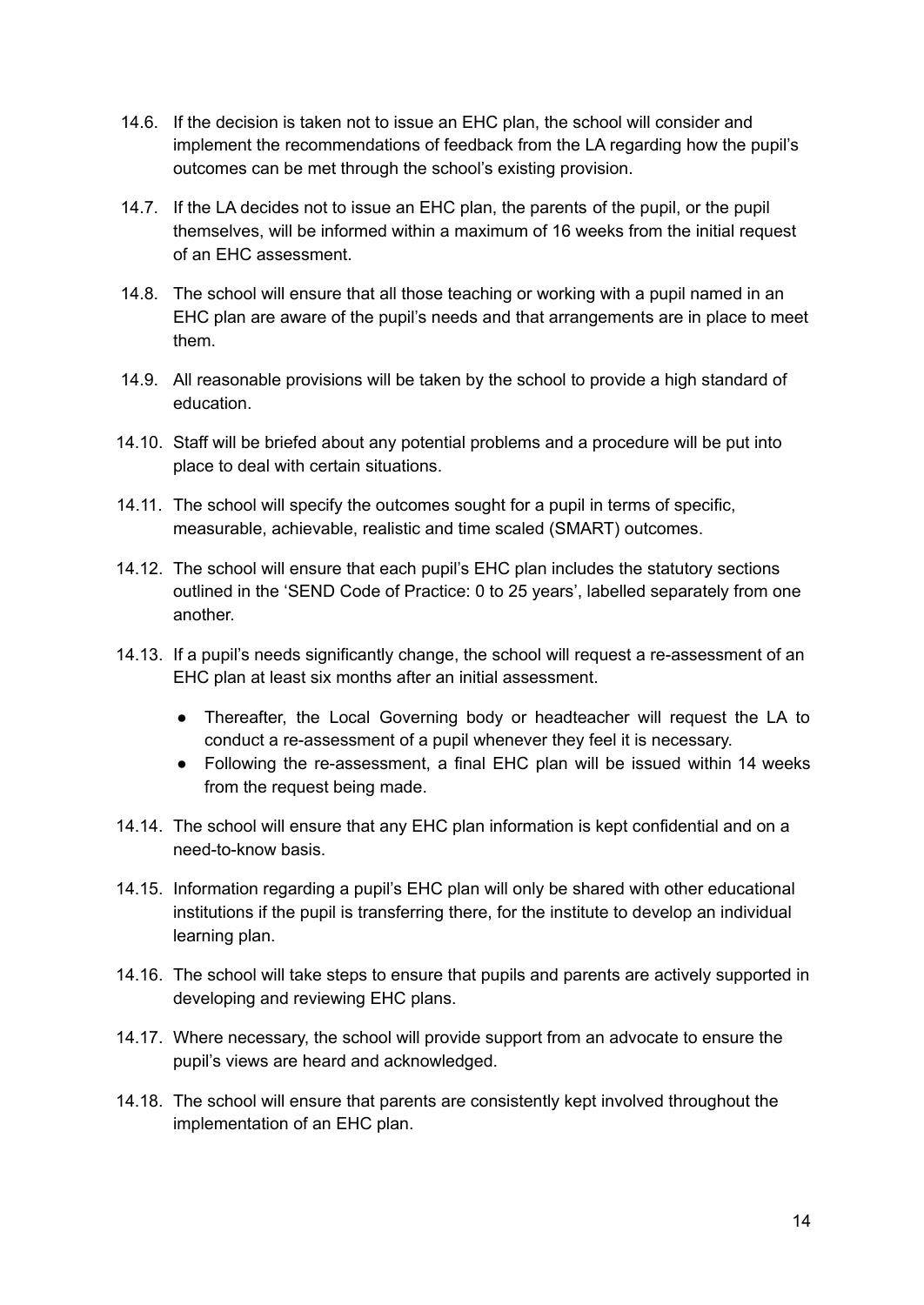14.19. The school will ensure that the whole process of an EHC needs assessment and development takes no longer than 20 weeks from when the initial request was received.

## <span id="page-15-0"></span>**15. Reviewing the EHC plan**

- 15.1. The school will:
	- Cooperate with the relevant individuals to ensure an annual review meeting takes place, including convening the meeting on behalf of the LA if requested.
	- Ensure that the appropriate people are given at least two weeks' notice of the date of the meeting.
	- Contribute any relevant information and recommendations about the EHC plan to the LA, keeping parents involved at all times.
	- Ensure that sufficient arrangements are put in place at the school to host the annual review meeting.
	- Cooperate with the LA during annual reviews.
	- Lead the review of the EHC plan in order to create the greatest confidence amongst pupils and their family.
	- Seek advice and information about the pupil prior to the annual review meeting from all parties invited, and send any information gathered to all those invited, at least two weeks in advance of the meeting.
	- Prepare and send a report of the meeting to everyone invited within four weeks of the meeting, which sets out any recommendations and amendments to the EHC plan.
	- Provide the LA and parents with any evidence to support the proposed changes and giving those involved at least 15 days to comment and make representations.
	- Clarify to the parents and pupil that they have the right to appeal the decisions made in regards to the EHC plan.

## <span id="page-15-1"></span>**16. Transferring between different phases of education**

16.1. EHC plans will be reviewed and amended in sufficient time prior to a pupil moving between key phases of education, to allow for planning for and, where necessary, commissioning of, support and provision at the new phase.

## **17. Supporting successful preparation for adulthood**

- 17.1. The school will ensure that pupils are supported to make a smooth transition to whatever they will be doing next, e.g. moving on to higher education.
- 17.2. The school will engage with secondary schools and FE providers, as necessary, to help plan for any transitions.
- 17.3. The school will transfer all relevant information about pupils to any educational institution that they are transferring to.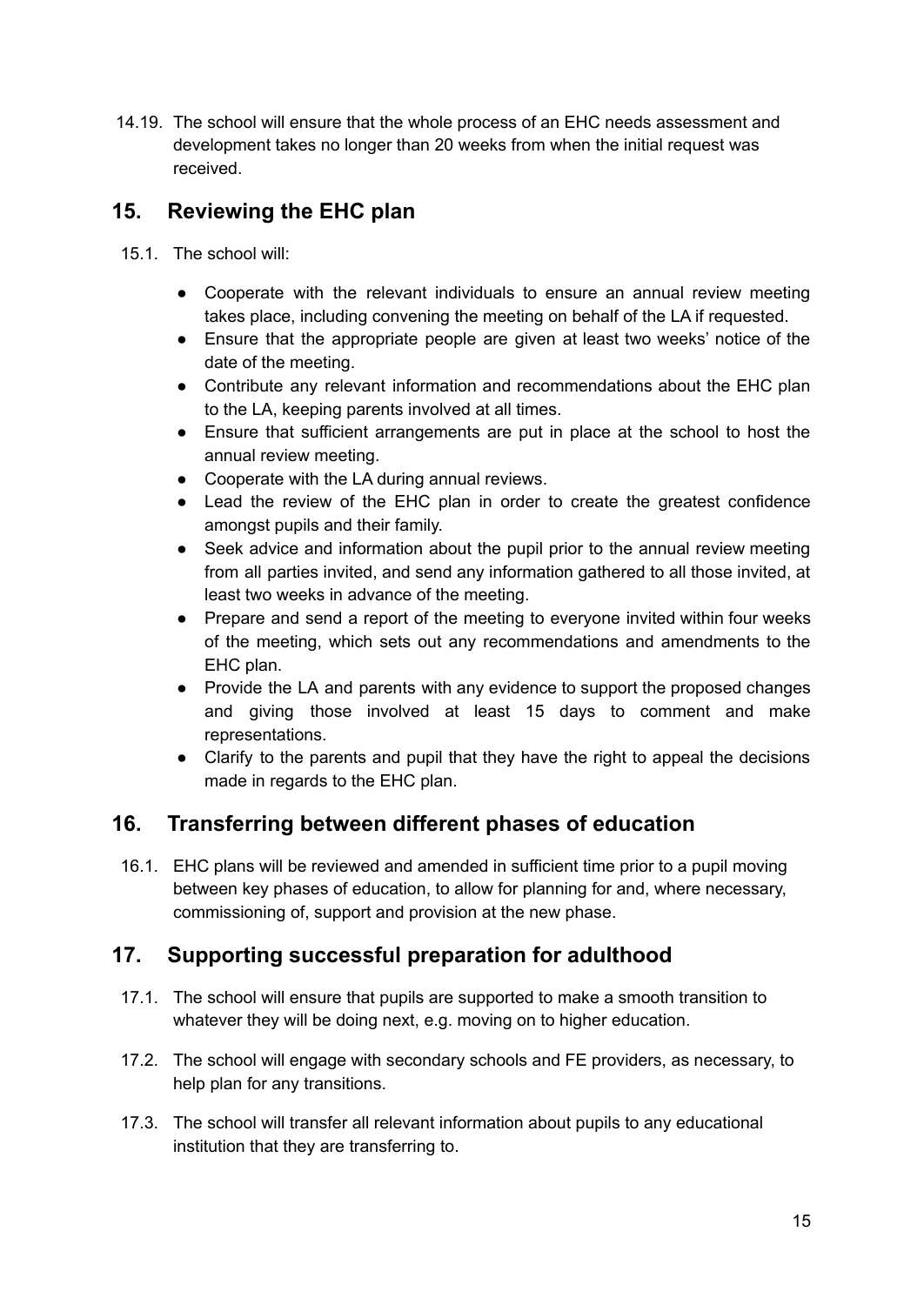- 17.4. If a pupil has been excluded, the school has a duty to arrange suitable, full-time education from the sixth day of a fixed period exclusion and to provide full details of any SEND provisions necessary, in accordance with the school's Exclusion Policy.
- 17.5. If it is in the best interest of the pupil, the school may commission alternative provision, in line with any EHC plans in place, for pupils who face barriers to participate in mainstream education.
- 17.6. The school will take an active role in preparing pupils with SEND for their transition into adult life, preparing them to achieve their ambitions in terms of HE or employment, taking responsibility for their health, where they will live, their relationships, their finances, social integration and independence.
- 17.7. The school will ensure that it meets its duty to secure independent, impartial careers guidance for pupils in Years 8-13, including:
	- Discussing preparation for adulthood in planning meetings with pupils and parents from Year 8.
	- Helping pupils and their families prepare for the change in legal status once a pupil is above compulsory school age.
	- Ensuring that careers advice and information provides high aspirations and a wide range of options for pupils with SEND.
	- Helping pupils and parents understand and explore how the support they will receive in school will change as they move into different settings, and what support they are likely to need to achieve their ambitions.
	- Securing access to independent, face-to-face support for pupils with SEND to make successful transitions.
- 17.8. The school will implement a Careers Policy, which will include details on how the school will work with pupils with SEND to ensure they are prepared for the workplace.

## <span id="page-16-0"></span>**18. Data and record keeping**

- 18.1. The school will:
	- Include details of SEND, outcomes, action, agreed support, teaching strategies and the involvement of specialists, as part of its standard management information system to monitor the progress, behaviour and development of all pupils.
	- Maintain an accurate and up-to-date register of the provision made for pupils with SEND.
	- Show all the provisions the school makes which is different or additional to that offered through the school curriculum on a provision map.
- 18.2. The school keeps data on the levels and types of need within the school and makes this available to the LA.